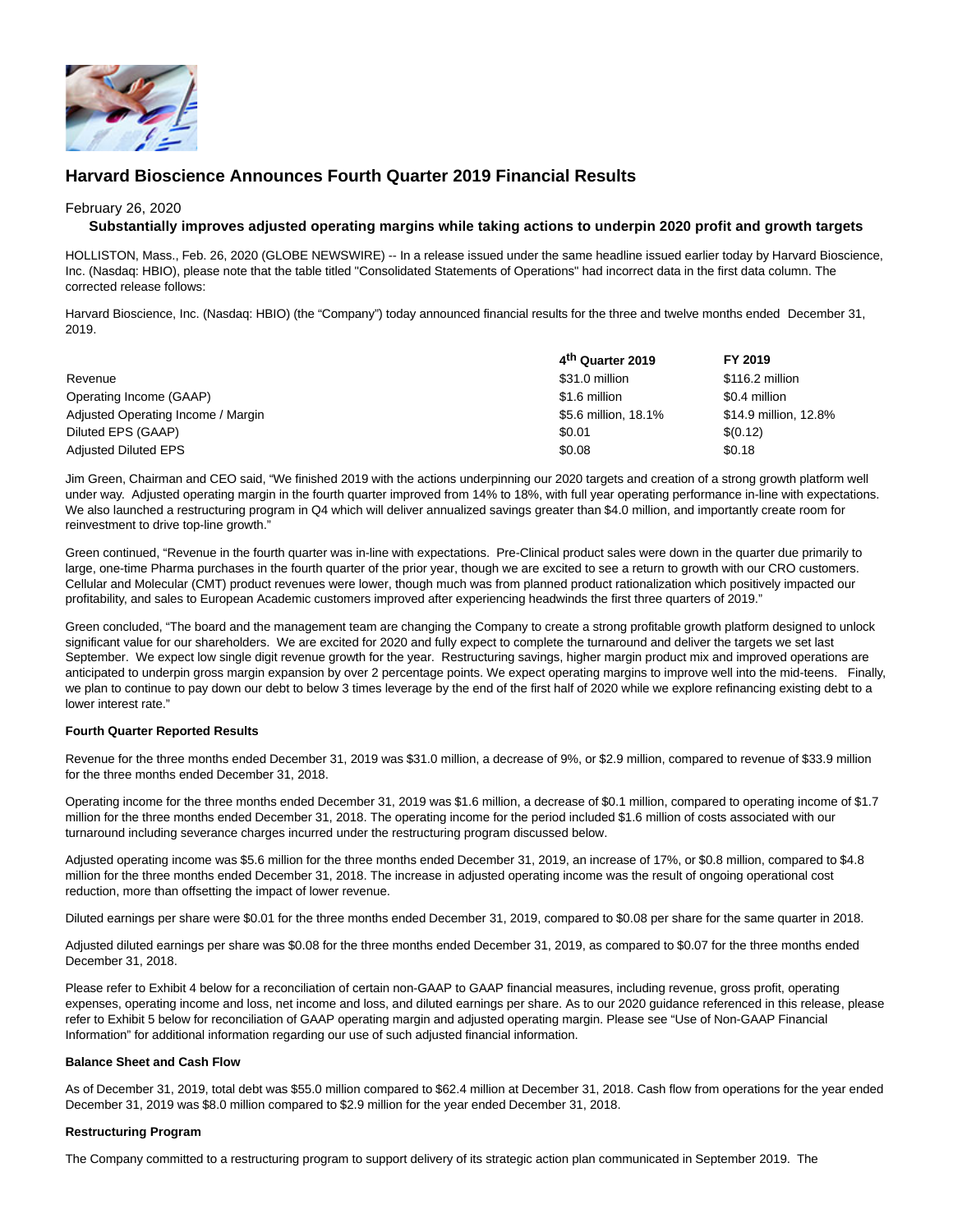restructuring program began implementation in the fourth quarter of 2019, and includes consolidation of Connecticut manufacturing to Massachusetts, downsizing of operations in the United Kingdom and a reduction in force across the business representing greater than 10% of existing headcount. A portion of the savings generated will be reinvested to drive profitable growth.

The restructuring program is expected to be completed by the end of 2020, with the majority of activities completed in the first half of 2020, delivering annualized run-rate savings of \$4.0 to \$5.0 million. The Company expects to incur costs associated with headcount reductions, program management and other transition costs required to affect the site consolidations and other business improvements totaling \$4.0 million to \$5.0 million. These costs will be excluded from adjusted operating income and diluted earnings per share.

#### **Webcast and Conference Call Details**

Harvard Bioscience will be hosting a conference call and webcast today at 8:00 am ET. You can access the live conference call by dialing the following phone numbers: toll-free 1 (800) 708-4540 or international (847) 619-6397 and referencing the conference ID# 49371225.

The conference call will be simultaneously webcast and can be accessed through the Harvard Bioscience website. A slide presentation that will be referenced during the webcast will be posted to our Investor Relations website shortly before the webcast begins. To listen to the webcast, log on to the webcast at[: http://investor.harvardbioscience.com/ a](http://investor.harvardbioscience.com/)nd click on the Earnings Call icon. The webcast will be available on the website through March 4, 2020.

#### **Use of Non-GAAP Financial Information**

In this press release, we have included non-GAAP financial information including adjusted revenue, adjusted gross profit, adjusted operating expenses, adjusted operating income, adjusted net income and adjusted diluted earnings per share. We believe that this non-GAAP financial information provides investors with an enhanced understanding of the underlying operations of the business. For the periods presented, these non-GAAP financial measures of revenue and income have excluded certain revenue and expenses and income primarily resulting from purchase accounting or events that we do not believe are related to the underlying operations of the business such as amortization of intangibles related to acquisitions, costs related to acquisition, disposition and integration initiatives, impairment charges, gains or losses from divestitures, severance and restructuring expenses, and stock-based compensation expense. They also exclude the tax impact of the reconciling items. This non-GAAP financial information approximates information used by our management to internally evaluate the operating results of the Company. Tabular reconciliations of our adjusted revenue, adjusted gross profit, adjusted operating expenses, adjusted operating income, adjusted net income and adjusted earnings per diluted share for the three and twelve months ended December 31, 2019 and 2018 are included as exhibits below in this press release.

The non-GAAP financial information provided in this press release should be considered in addition to, not as a substitute for, the financial information provided and presented in accordance with GAAP and may be different than other companies' non-GAAP financial information.

#### **About Harvard Bioscience**

Harvard Bioscience is a leading developer, manufacturer and seller of technologies, products and services that enable fundamental research, discovery, and pre-clinical testing for drug development. Our customers range from renowned academic institutions and government laboratories, to the world's leading pharmaceutical, biotechnology and clinical research organizations. With operations in North America and Europe, we sell through a combination of direct and distribution channels to customers around the world.

For more information, please visit our website at [www.harvardbioscience.com.](https://www.globenewswire.com/Tracker?data=jTgyOmKn-bOU7icVSHL80GVWQB8MQF89b0FdeKkrfehl5rTd6A9-3PGPhPjRoajGkhaxaB6wemKi4OEcmHWwXc6pRojm3-1-ctBUfZcSHpI=)

#### **Safe Harbor Statement**

This press release contains forward-looking statements within the meaning of the federal securities laws, including the Private Securities Litigation Reform Act of 1995. You can identify these statements by our use of such words as "will," "guidance," "objectives," "optimistic," "potential," "future," "expects," "plans," "estimates," "continue," "drive," "strategy," "potential," "potentially," "growth," "long-term," "projects," "projected," "intends," "believes," "goals," "sees," "seek," "develop" "possible" "new," "emerging," "opportunity," "pursue" and similar expressions that do not relate to historical matters. Forward-looking statements in this press release or that may be made during our conference call may include, but are not limited to, statements or inferences about the Company's or management's beliefs or expectations, the Company's anticipated future revenues and earnings, the strength of the Company's market position and business model, industry outlook; the Company's business strategy, the positioning of the Company for growth, the market demand and opportunity for the Company's current products, or products it is developing or intends to develop, and the Company's plans, objectives and intentions that are not historical facts. These statements involve known and unknown risks, uncertainties and other factors that may cause the Company's actual results, performance or achievements to be materially different from any future results, performance or achievements expressed or implied by the forward-looking statements. Investors should note that many factors, as more fully described under the caption "Risk Factors" in our Form 10-K, including our Form 10-K for the year ended December 31, 2018, Form 10-Q and Form 8-K filings with the Securities and Exchange Commission and as otherwise enumerated herein or therein may cause the Company's actual results to differ materially from those in the forward-looking statements. The forward-looking statements in this press release are qualified by these risk factors. The Company's results may also be affected by factors of which the Company is not currently aware. The Company may not update these forward-looking statements, even though its situation may change in the future, unless it has obligations under the federal securities laws to update and disclose material developments related to previously disclosed information.

For investor inquiries, please contact Michael A. Rossi, Chief Financial Officer at (508) 893-8999.

Press releases may be found on the Harvard Bioscience website.

**Exhibit 1 HARVARD BIOSCIENCE, INC. Consolidated Statements of Operations (unaudited, in thousands, except per share data)**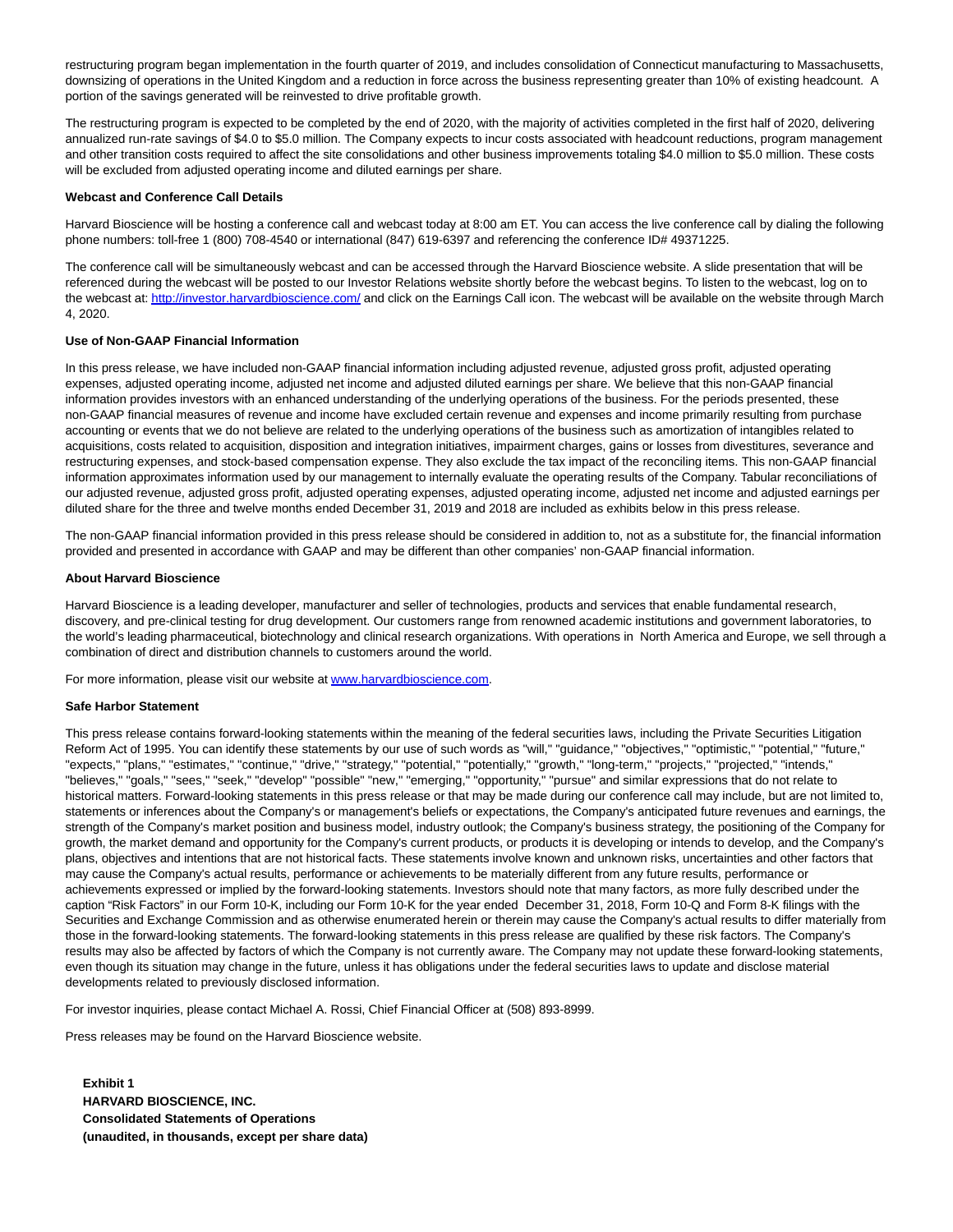|                                                                        | <b>Three Months Ended</b><br>December 31, |           |          |               | <b>Year Ended</b><br>December 31, |           |           |  |
|------------------------------------------------------------------------|-------------------------------------------|-----------|----------|---------------|-----------------------------------|-----------|-----------|--|
|                                                                        | 2019                                      |           | 2018     |               | 2019                              |           | 2018      |  |
| Revenues                                                               | \$30,972                                  |           | \$33,858 |               | \$116,176                         |           | \$120,774 |  |
| Cost of revenues                                                       | 13,738                                    |           | 15,118   |               | 51,854                            |           | 57,593    |  |
| Gross profit                                                           | 17,234                                    |           | 18,740   |               | 64,322                            |           | 63,181    |  |
| Sales and marketing expenses                                           | 5,894                                     |           | 6,467    |               | 23,264                            |           | 24,443    |  |
| General and administrative expenses                                    | 5,545                                     |           | 6,085    |               | 22,760                            |           | 21,382    |  |
| Research and development expenses                                      | 2,645                                     |           | 3,045    |               | 10,715                            |           | 10,988    |  |
| Amortization of intangible assets                                      | 1,457                                     |           | 1,401    |               | 5,746                             |           | 5,384     |  |
| Impairment charges                                                     | 59                                        |           |          |               | 1,460                             |           |           |  |
| Total operating expenses                                               | 15,600                                    |           | 16,998   |               | 63,945                            |           | 62,197    |  |
| Operating income                                                       | 1,634                                     |           | 1,742    |               | 377                               |           | 984       |  |
| Other expense:                                                         |                                           |           |          |               |                                   |           |           |  |
| Foreign exchange                                                       | (136)                                     |           | 176      |               | (104)                             |           | 148       |  |
| Interest expense, net                                                  | (1,281)                                   |           | (1,532)  | $\lambda$     | (5, 410)                          |           | (5, 367)  |  |
| Other expense, net                                                     | (119)                                     |           | (341)    | $\lambda$     | (365)                             |           | (3,740)   |  |
| Other expense, net                                                     | (1,536)                                   | $\lambda$ | (1,697)  | $\lambda$     | (5,879)                           |           | (8,959)   |  |
| Income (loss) from continuing operations before income taxes           | 98                                        |           | 45       |               | (5,502)                           |           | (7, 975)  |  |
| Income tax benefit                                                     | (452)                                     | $\lambda$ | (3,260)  | $\lambda$     | (815)                             |           | (3,676)   |  |
| Income (loss) from continuing operations                               | 550                                       |           | 3,305    |               | (4,687)                           | $\lambda$ | (4,299)   |  |
| Discontinued operations                                                |                                           |           |          |               |                                   |           |           |  |
| Income from discontinued operations                                    |                                           |           |          |               |                                   |           | 936       |  |
| Income tax benefit                                                     |                                           |           | 442      |               |                                   |           | (441)     |  |
| Income from discontinued operations, net of tax                        |                                           |           | (442)    | $\lambda$     |                                   |           | 1,377     |  |
| Net income (loss)                                                      | \$550                                     |           | \$2,863  |               | \$(4,687)                         |           | \$(2,922) |  |
| Earnings (Loss) per common share:                                      |                                           |           |          |               |                                   |           |           |  |
| Basic earnings (loss) per common share from continuing<br>operations   | \$0.01                                    |           | \$0.09   |               | \$ (0.12)                         |           | \$ (0.12) |  |
| Discontinued operations                                                |                                           |           | (0.01)   | $\mathcal{E}$ |                                   |           | 0.04      |  |
| Basic earnings (loss) per common share                                 | \$0.01                                    |           | \$0.08   |               | \$ (0.12)                         |           | \$ (0.08) |  |
| Diluted earnings (loss) per common share from continuing<br>operations | \$0.01                                    |           | \$0.09   |               | \$ (0.12)                         | $\lambda$ | \$ (0.12) |  |
| Discontinued operations                                                |                                           |           | (0.01)   | $\lambda$     |                                   |           | 0.04      |  |
| Diluted earnings (loss) per common share                               | \$0.01                                    |           | \$0.08   |               | \$ (0.12)                         |           | \$ (0.08) |  |
| Weighted average common shares:                                        |                                           |           |          |               |                                   |           |           |  |
| Basic                                                                  | 38,068                                    |           | 37,295   |               | 37,814                            |           | 36,453    |  |
| <b>Diluted</b>                                                         | 39,070                                    |           | 37,918   |               | 37,814                            |           | 36,453    |  |

# **Exhibit 2 HARVARD BIOSCIENCE, INC. Condensed Consolidated Balance Sheet Information (unaudited, in thousands)**

|                           | December 31, | December 31, |  |
|---------------------------|--------------|--------------|--|
|                           | 2019         | 2018         |  |
| Assets                    |              |              |  |
| Cash and cash equivalents | \$8,335      | \$8,173      |  |
| Accounts receivables      | 20.704       | 21,463       |  |
|                           |              |              |  |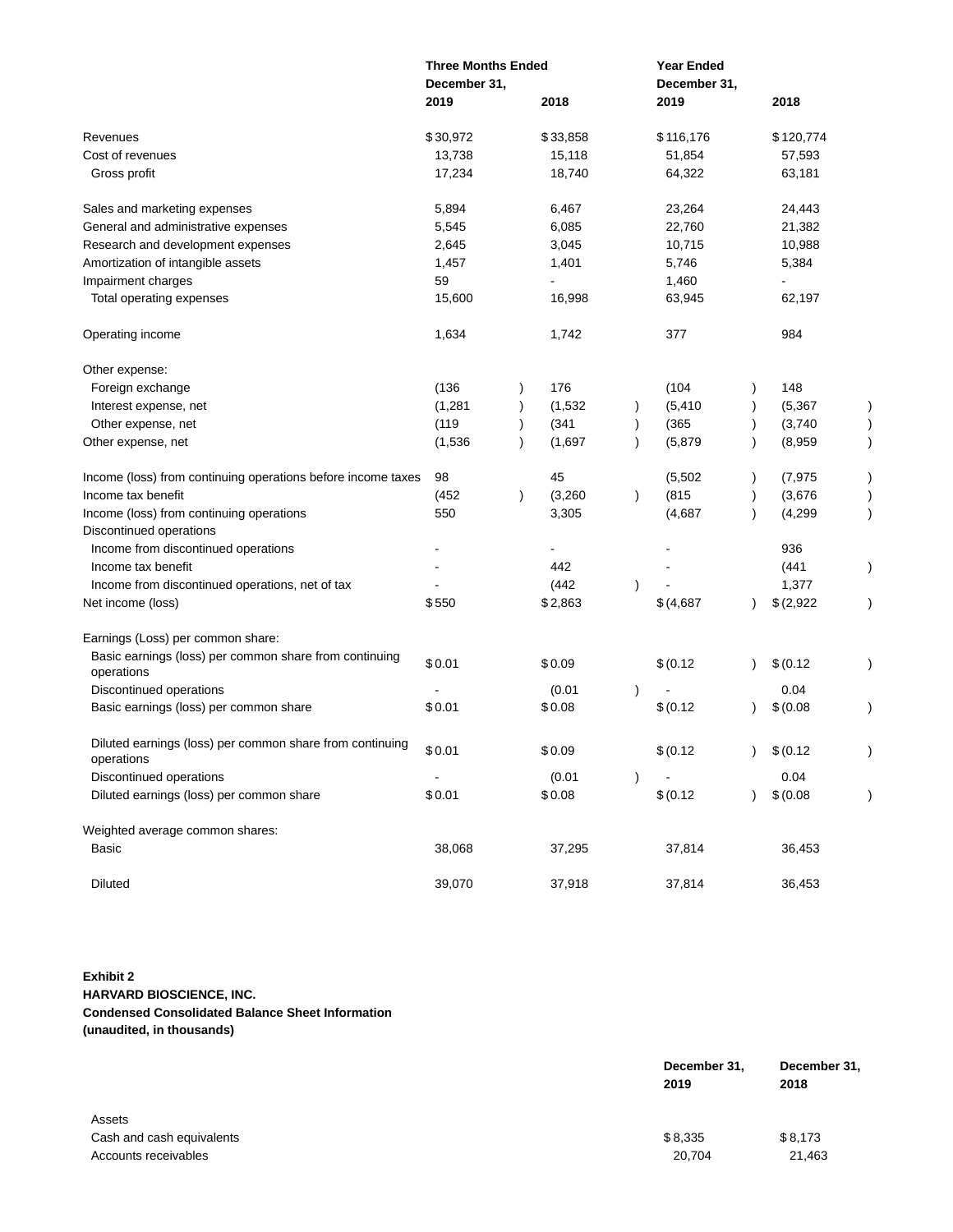| Inventories                                | 22,061    | 25,087    |
|--------------------------------------------|-----------|-----------|
| Other current assets                       | 2,472     | 3,109     |
| Total current assets                       | 53,572    | 57,832    |
| Property, plant and equipment              | 4.776     | 5,898     |
| Goodwill and other intangibles             | 95,786    | 103,068   |
| Other assets                               | 10,736    | 1,815     |
| Total assets                               | \$164,870 | \$168,613 |
| Liabilities and Stockholders' Equity       |           |           |
| Current portion, long-term debt            | \$6,900   | \$5,982   |
| Other current liabilities                  | 18,412    | 19,507    |
| Total current liabilities                  | 25,312    | 25,489    |
| Long-term debt                             | 46,917    | 54,813    |
| Other long-term liabilities                | 10,947    | 5,587     |
| Stockholders' equity                       | 81,694    | 82,724    |
| Total liabilities and stockholders' equity | \$164,870 | \$168,613 |

**Exhibit 3**

### **HARVARD BIOSCIENCE, INC. Condensed Consolidated Cash Flow Information (unaudited, in thousands)**

|             |                                                          | 2018      |                   |  |
|-------------|----------------------------------------------------------|-----------|-------------------|--|
|             |                                                          |           |                   |  |
|             |                                                          |           |                   |  |
|             |                                                          |           |                   |  |
| (1,216)     |                                                          | (986)     |                   |  |
|             |                                                          | (68, 548) |                   |  |
| 1,002       |                                                          | 15,754    |                   |  |
| (15)        |                                                          | (16)      |                   |  |
| (229)       |                                                          | (53, 796) |                   |  |
|             |                                                          |           |                   |  |
| 4,300       |                                                          | 70,700    |                   |  |
| (11,703)    |                                                          | (20, 198) |                   |  |
| (223)       |                                                          | 2,551     |                   |  |
| (7,626)     |                                                          | 53,053    |                   |  |
| (30)        |                                                          | 299       |                   |  |
| 162         |                                                          | 2,440     |                   |  |
| 8,173       |                                                          | 5,733     |                   |  |
| \$<br>8,335 |                                                          | 8,173     |                   |  |
|             | <b>Year Ended</b><br>December 31,<br>2019<br>\$<br>8,047 |           | \$<br>2,884<br>\$ |  |

# **Exhibit 4 HARVARD BIOSCIENCE, INC. Reconciliation of GAAP to Non-GAAP Financial Measures (unaudited) (in thousands, except per share data)**

| <b>Three Months Ended</b> |      | <b>Year Ended</b> |      |
|---------------------------|------|-------------------|------|
| December 31,              |      | December 31.      |      |
| 2019                      | 2018 | 2019              | 2018 |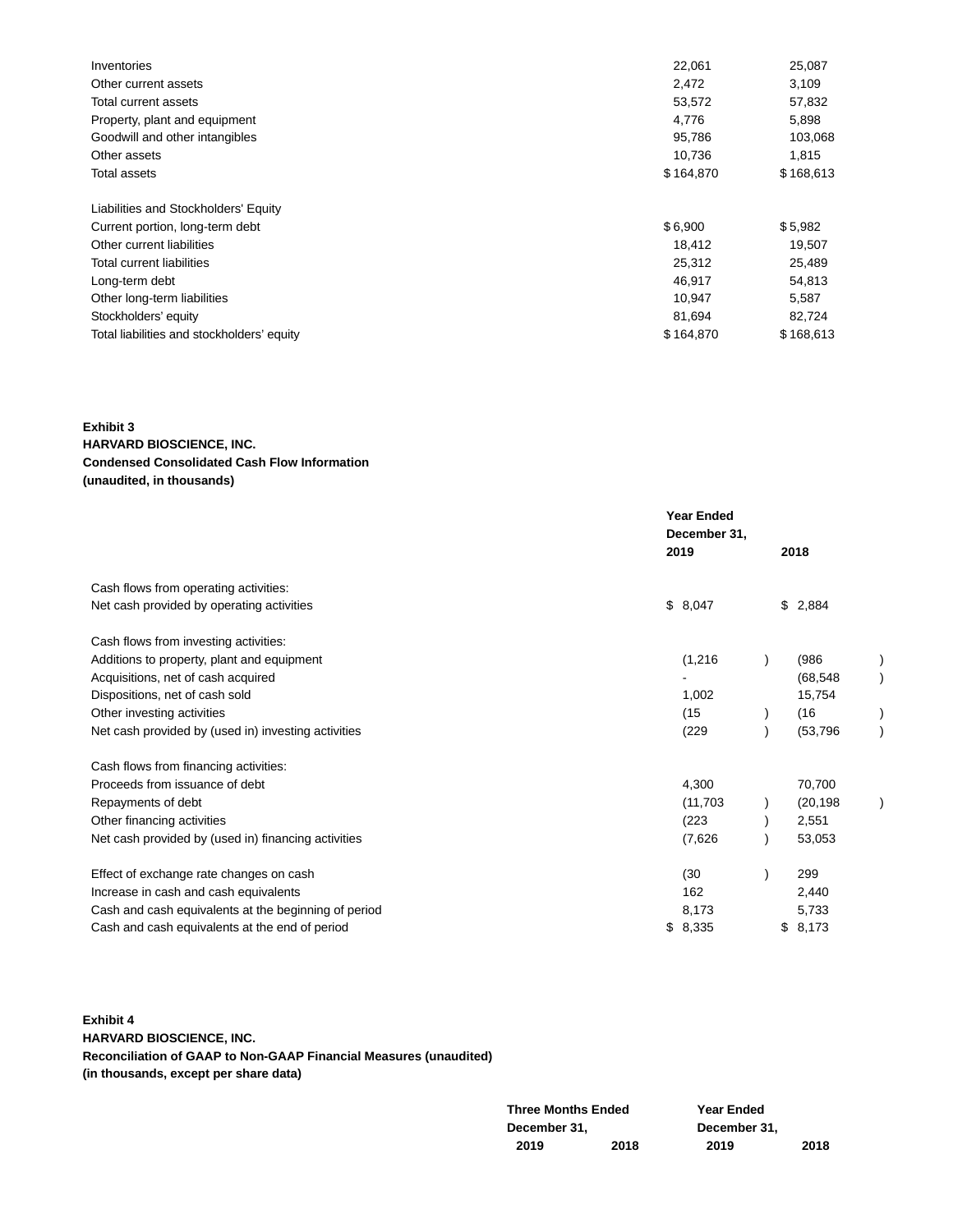| <b>GAAP</b> revenue<br>Denville revenue reported within discontinued operations<br>Deferred revenue valuation adjustments on acquisition<br><b>Adjusted revenue</b> | \$30,972<br>\$30,972 |           | \$33,858<br>77<br>\$33,935 |               | \$116,176<br>26<br>\$116,202 |   | \$120,774<br>893<br>284<br>\$121,951 |               |
|---------------------------------------------------------------------------------------------------------------------------------------------------------------------|----------------------|-----------|----------------------------|---------------|------------------------------|---|--------------------------------------|---------------|
| <b>GAAP gross profit</b>                                                                                                                                            | \$17,234             |           | \$18,740                   |               | \$64,322                     |   | \$63,181                             |               |
| Stock-based compensation expense                                                                                                                                    | 9                    |           | 20                         |               | 45                           |   | 65                                   |               |
| Severance, restructuring and acquisition costs                                                                                                                      | 45                   |           | 40                         |               | 366                          |   | 82                                   |               |
| Non-cash expense - acquisition accounting                                                                                                                           | 20                   |           | 277                        |               | 117                          |   | 4,300                                |               |
| Denville operations                                                                                                                                                 |                      |           |                            |               |                              |   | 360                                  |               |
| <b>Adjusted gross profit</b>                                                                                                                                        | \$17,308             |           | \$19,077                   |               | \$64,850                     |   | \$67,988                             |               |
| GAAP gross profit % of revenue                                                                                                                                      | 55.6                 | %         | 55.3                       | %             | 55.4                         | % | 52.3                                 | %             |
| Adjusted gross profit % of revenue                                                                                                                                  | 55.9                 | $\%$      | 56.2                       | $\%$          | 55.8                         | % | 55.7                                 | %             |
| <b>GAAP operating expenses</b>                                                                                                                                      | \$15,600             |           | \$16,998                   |               | \$63,945                     |   | \$62,197                             |               |
| Stock-based compensation expense                                                                                                                                    | (832)                | $\lambda$ | (792                       |               | (2,985)                      |   | (2,829)                              | $\mathcal{C}$ |
| Severance, restructuring and acquisition costs                                                                                                                      | (1,506)              | $\lambda$ | (86)                       |               | (3, 577)                     |   | (690)                                | $\mathcal{E}$ |
| Intangible assets amortization and impairments                                                                                                                      | (1,517)              |           | (1,401)                    |               | (7, 207)                     |   | (5, 384)                             |               |
| Non-cash expense - acquisition accounting                                                                                                                           | (38)                 |           | (419)                      |               | (179)                        |   | (419)                                | $\mathcal{E}$ |
| Denville adjusted operating expense                                                                                                                                 |                      |           |                            |               |                              |   | 343                                  |               |
| <b>Adjusted operating expenses</b>                                                                                                                                  | \$11,707             |           | \$14,300                   |               | \$49,997                     |   | \$53,218                             |               |
| <b>GAAP operating income</b>                                                                                                                                        | \$1,634              |           | \$1,742                    |               | \$377                        |   | \$984                                |               |
| Stock-based compensation expense                                                                                                                                    | 841                  |           | 812                        |               | 3,030                        |   | 2,894                                |               |
| Severance, restructuring and acquisition costs                                                                                                                      | 1,551                |           | 127                        |               | 3,943                        |   | 772                                  |               |
| Intangible assets amortization and impairments                                                                                                                      | 1,517                |           | 1,401                      |               | 7,207                        |   | 5,385                                |               |
| Non-cash expense - acquisition accounting                                                                                                                           | 58                   |           | 696                        |               | 296                          |   | 4,719                                |               |
| Denville adjusted operating income                                                                                                                                  |                      |           |                            |               |                              |   | 17                                   |               |
| <b>Adjusted operating income</b>                                                                                                                                    | \$5,601              |           | \$4,778                    |               | \$14,853                     |   | \$14,771                             |               |
| GAAP operating income % of revenue                                                                                                                                  | 5.3                  | $\%$      | 5.1                        | $\%$          | 0.3                          | % | 0.8                                  | %             |
| Adjusted operating income % of revenue                                                                                                                              | 18.1                 | %         | 14.1                       | $\%$          | 12.8                         | % | 12.1                                 | %             |
| <b>GAAP net income (loss)</b>                                                                                                                                       | \$550                |           | \$2,863                    |               | \$ (4,687)                   |   | \$(2,922)                            | $\lambda$     |
| Stock-based compensation expense                                                                                                                                    | 841                  |           | 812                        |               | 3,030                        |   | 2,894                                |               |
| Severance, restructuring and acquisition costs                                                                                                                      | 1,551                |           | 374                        |               | 3,943                        |   | 4,066                                |               |
| Intangible assets amortization and impairments                                                                                                                      | 1,517                |           | 1,401                      |               | 7,207                        |   | 5,384                                |               |
| Non-cash expense - acquisition accounting                                                                                                                           | 58                   |           | 696                        |               | 296                          |   | 4,719                                |               |
| Denville adjusted operating income (A)                                                                                                                              |                      |           |                            |               |                              |   | (920)                                |               |
| Income taxes (B)                                                                                                                                                    | (1, 472)             |           | (3, 380)                   | $\mathcal{E}$ | (2,766)                      |   | (5,861)                              | $\mathcal{C}$ |
| Adjusted net income                                                                                                                                                 | \$3,045              |           | \$2,766                    |               | \$7,023                      |   | \$7,360                              |               |
| GAAP diluted earnings (loss) per common share                                                                                                                       | \$0.01               |           | \$0.08                     |               | \$ (0.12)                    |   | \$ (0.08)                            | ,             |
| Adjusted items after tax per share assuming dilution                                                                                                                | 0.07                 |           | (0.01)                     |               | 0.30                         |   | 0.28                                 |               |
| Adjusted diluted earnings per common share                                                                                                                          | \$0.08               |           | \$0.07                     |               | \$0.18                       |   | \$0.20                               |               |

(A) For the year ended December 31, 2018, the non-GAAP adjustments reported in discontinued operations related to the sale of Denville included a \$1,251 gain on sale, \$49 in amortization of intangible assets, \$132 in disposition costs, and \$150 in stock-based compensation expense.

(B) Income taxes includes the tax effect of adjusting for the reconciling items using the calculated effective tax rate, including the post-2017 impact of tax reform in the jurisdictions in which the reconciling items arise.

**Exhibit 5 HARVARD BIOSCIENCE, INC. Reconciliation of GAAP Measures to Non-GAAP Guidance for 2020 (unaudited)**